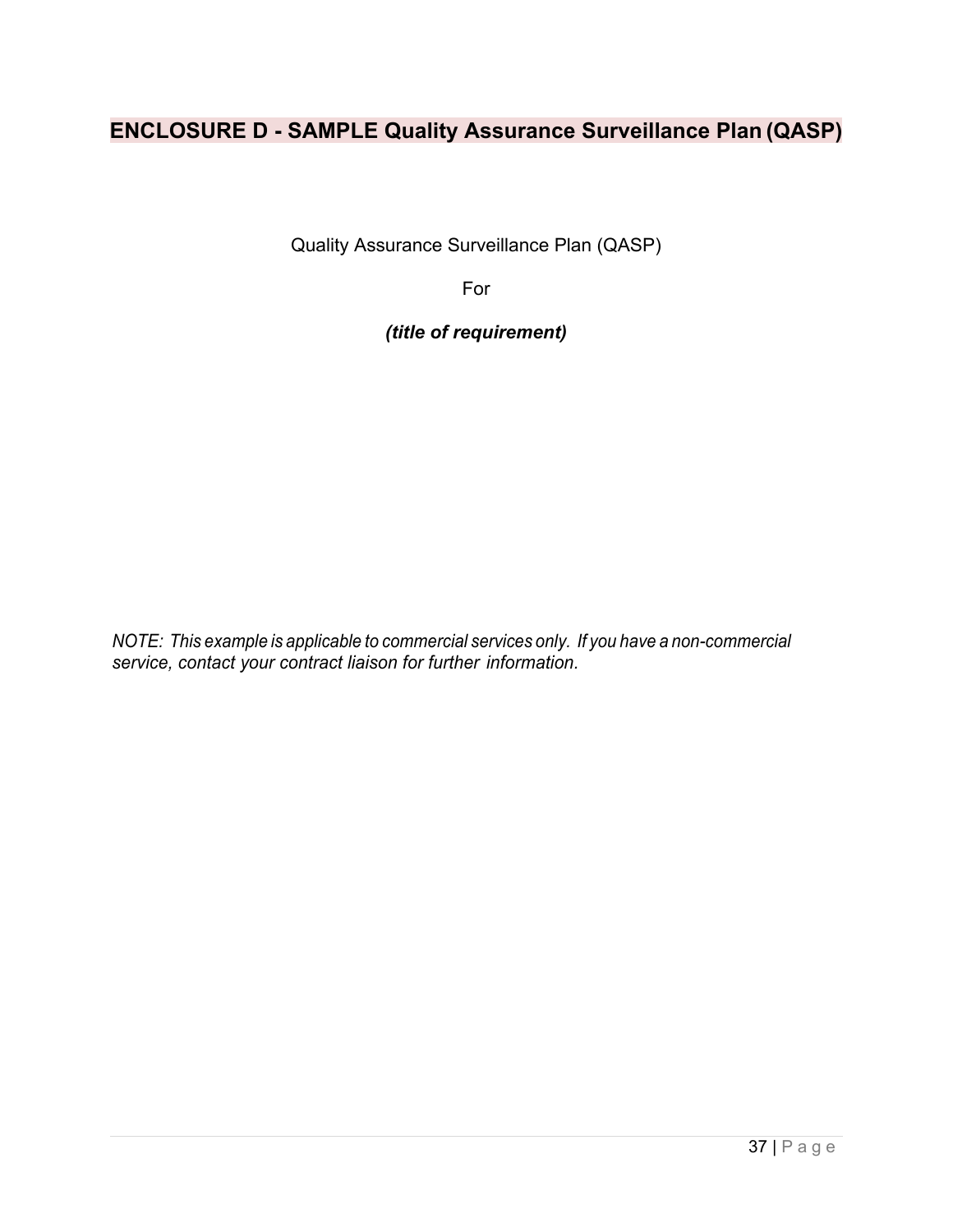#### 1. Purpose.

This Quality Assurance Surveillance Plan (QASP) is a government developed and applied document used to provide a standard of surveillance for monitoring the *(description of services)* contract. This QASP establishes the approach the government will use to conduct surveillance of the contractor's quality control. The intent is to ensure that the contractor performs in accordance with performance metrics set forth in the contract documents, that the government receives the quality of services called for in the contract, and that the government only pays for the acceptable level of services received.

#### 2. INTRODUCTION

2.1. This QASP has been developed to evaluate contractor performance while implementing the Performance Work Statement (PWS). It is designed to provide an effective surveillance method of monitoring contractor performance for each listed objective on the Performance Requirement Summary (PRS) in the support contract.

2.1.1. The QASP is based on the premise the government desires to maintain quality and standards. The QASP is a tool for use in government administration of the PWS and remains subject to revision at any time by the government throughout the contract performance period.

2.1.2. The contractor is responsible for management and quality control actions to meet the terms of the contract. The role of the government's quality assurance (QA) representative is to ensure the contractor performs quality control to adequately meet contract standards.

2.1.3. The contractor's quality control plan/program is the mechanism for evaluating product quality. The contractor is required to maintain a comprehensive program of inspections and monitoring actions.

2.1.4. From the start of the contract, all contractor operational procedures and quality assurance measures will be tested and implemented. As the performance period progresses, the levels of surveillance may be altered for service areas in cases where performance is either consistently excellent or consistently unsatisfactory. If observations reveal consistently good performance, then the amount of surveillance may be reduced. If observations reveal consistent deficiencies, increased surveillance may be implemented.

3. Government Roles and Responsibilities. The purpose of QA is to ensure that the contractor is fully performing its QC responsibilities and meeting its obligations to the government. The roles and responsibilities of the stakeholders involved in QA are described below.

3.1. Contracting Officer (KO). The KO is responsible for monitoring contract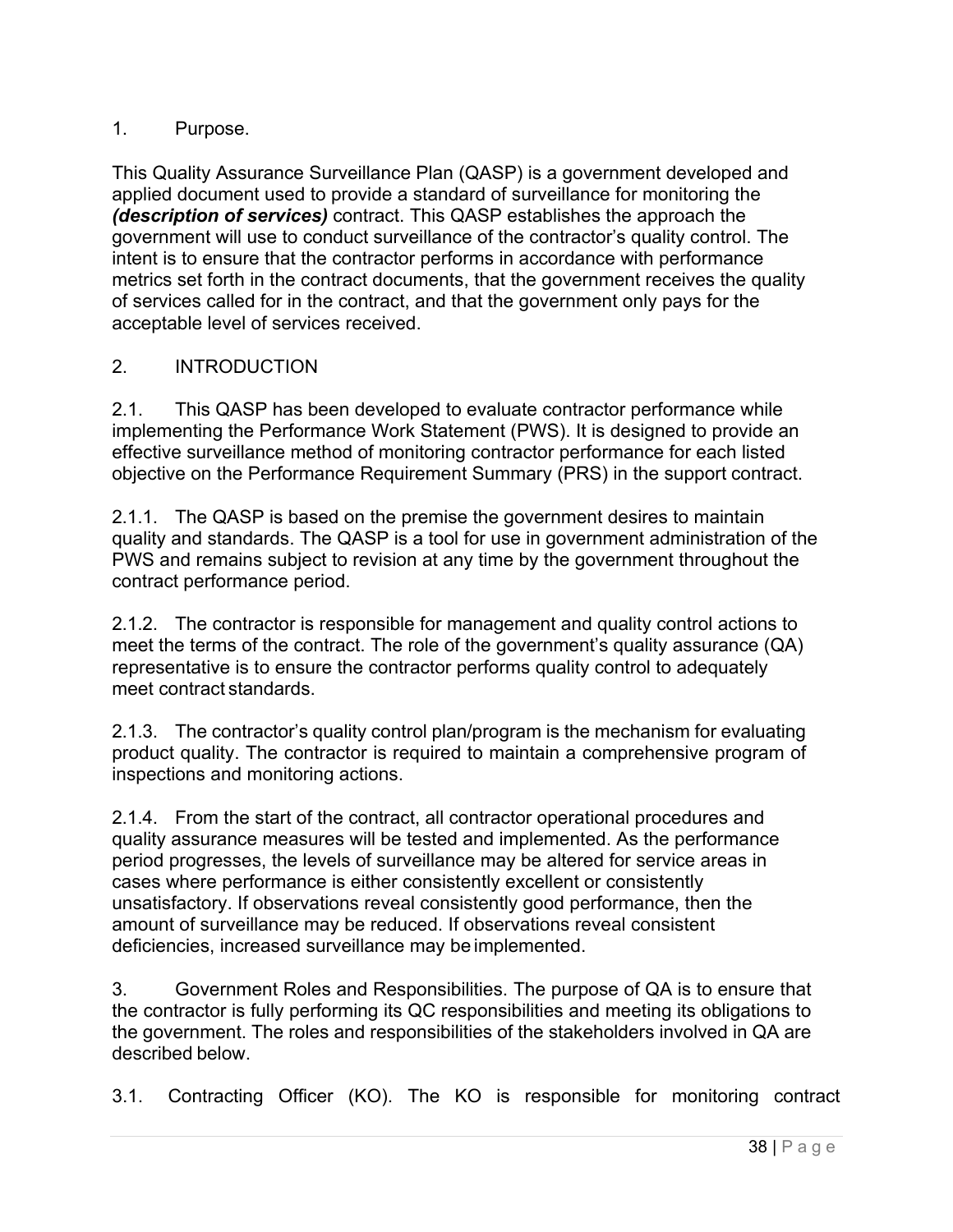compliance, contract administration, and cost control and for resolving any differences between the observations documented by the Contracting Officer's Representative (COR) and the contractor. The KO will designate a COR as the government representative for performance management. The number of additional government representatives serving as inspector depends on the complexity of the services measured, as well as the contractor's performance, and must be identified and designated by the KO.

3.2. Contracting Officer Representative (COR). The COR is designated in writing by the KO to act as his or her authorized representative. The COR will assist the KO with the technical administration of the contract to ensure proper government surveillance of the contractor's performance. Any COR limitations will be identified with the designation letter. The COR is not empowered to make any contractual commitments or to authorize any contractual changes on the government's behalf. Any changes the contractor deems may affect contract price, terms, or conditions shall be referred to the KO for action. The COR is responsible for quality assurance (QA) monitoring and completion of forms/reports used to document the inspection and evaluation of the contractor's work performance. Government surveillance will occur under the terms and conditions of the contract for inspection.

3.3. Quality Assurance Evaluators (QAE). If applicable, the COR will work with the Quality Assurance Evaluators (QAEs) to execute some administrative duties in order to ensure that the QA function is properly executed. The Government QAEs play a key role in contract administration. They provide technical assistance to the COR, perform the actual contract surveillance, and report to the COR.

3.4. Other Key Government Personnel. Upon award, the government may utilize performance monitors, clinical quality experts, etc., who may provide input to the COR for reporting purposes.

## 4. SCOPE OF GOVERNMENT QUALITY ASSURANCE SURVEILLANCE

4.1. The procurement of commercial services under FAR Part 12, Acquisition of Commercial Items, provides the basis for quality assurance. Pursuant to FAR Clause 52.212-4, Contract Terms and Conditions-Commercial Items, (a) Inspection/Acceptance:

"The Contractor shall only tender for acceptance those items that conform to the requirements of this contract. The Government reserves the right to inspect or test any supplies or services that have been tendered for acceptance. The Government may require repair or replacement of nonconforming supplies or re-performance of nonconforming services at no increase in contract price. If repair/re-performance will not correct the defects or is not possible, the government may seek an price reduction or adequate consideration for acceptance of nonconforming supplies or services. The Government must exercise its post- acceptance rights-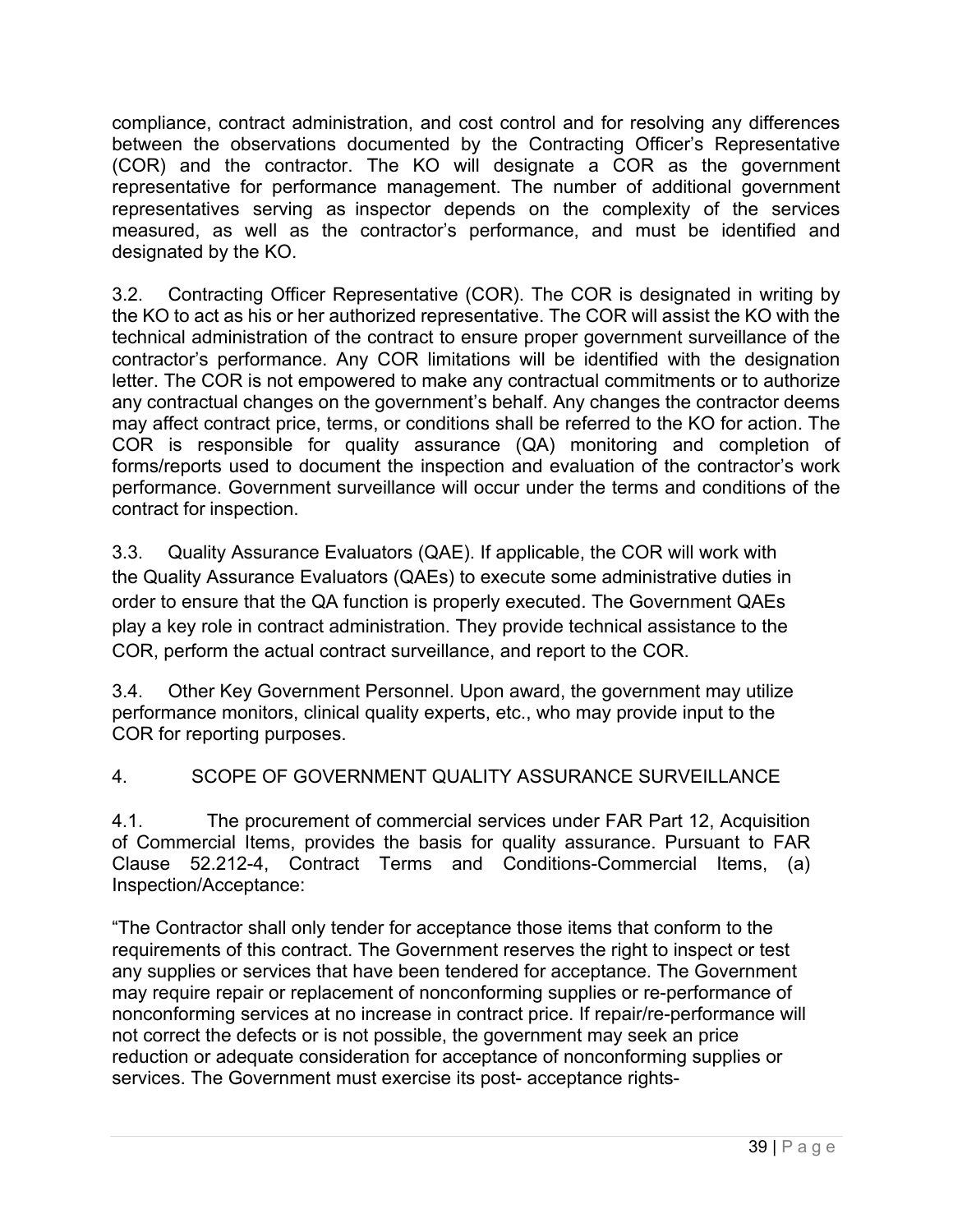(1) Within a reasonable time after the defect was discovered or should have been discovered; and

(2) Before any substantial change occurs in the condition of the item, unless the change is due to the defect in the item."

4.2. Customarily, the government will require the contractor to re-perform any services that are found to be nonconforming with government standards. The government may, in addition to requesting re-performance of nonconforming service, seek price reductions or adequate consideration.

4.3. The government's remedies of re-performance and price reduction are applicable to all services outputs covered in the PWS. When the COR detects substandard performance for a particular service output, he/she will bring the deficiency to the immediate attention of the contractor and request the contractor correct the problem. If the number of deficiencies exceeds the level for satisfactory performance (i.e., AQL), the COR will render that service as unacceptable. Any discrepancies created by the government are not to be counted against the contractor's performance.

4.4. When the contractor is exceeds the AQL, the COR may submit a Contract Discrepancy Report (CDR) with recommendations to the KO. The KO will determine the action deemed appropriate for the discrepancy which may include issuance of a CDR, payment deduction, Cure Notice, or contract termination.

4.5. The contractor's routine performance is evaluated objectively against the performance based standards provided in the PWS. The basis of performance based contracting allows for some flexibility in enforcement to encourage innovation by the contractor in achieving the desired results. The Government has the right to inspect and test all services called for in the contract. When services are deficient and cannot be re-performed satisfactorily by the contractor, the Government will refer to the Inspection of Services clause for remediation.

5. Methods of Inspection.

5.1. The below listed methods of surveillance may be used in the administration of this QASP. They can occur quarterly, monthly, or as needed:

5.1.1. 100% Inspection. The COR may conduct 100% inspections of the work defined in the performance work statement (PWS). The COR will also review information submitted in the required reports defined in the PWS (if applicable).

5.1.2. Periodic Inspection. The government may conduct periodic inspections monthly, quarterly, or on an as-needed basis. The periodic inspection shall be conducted by the COR.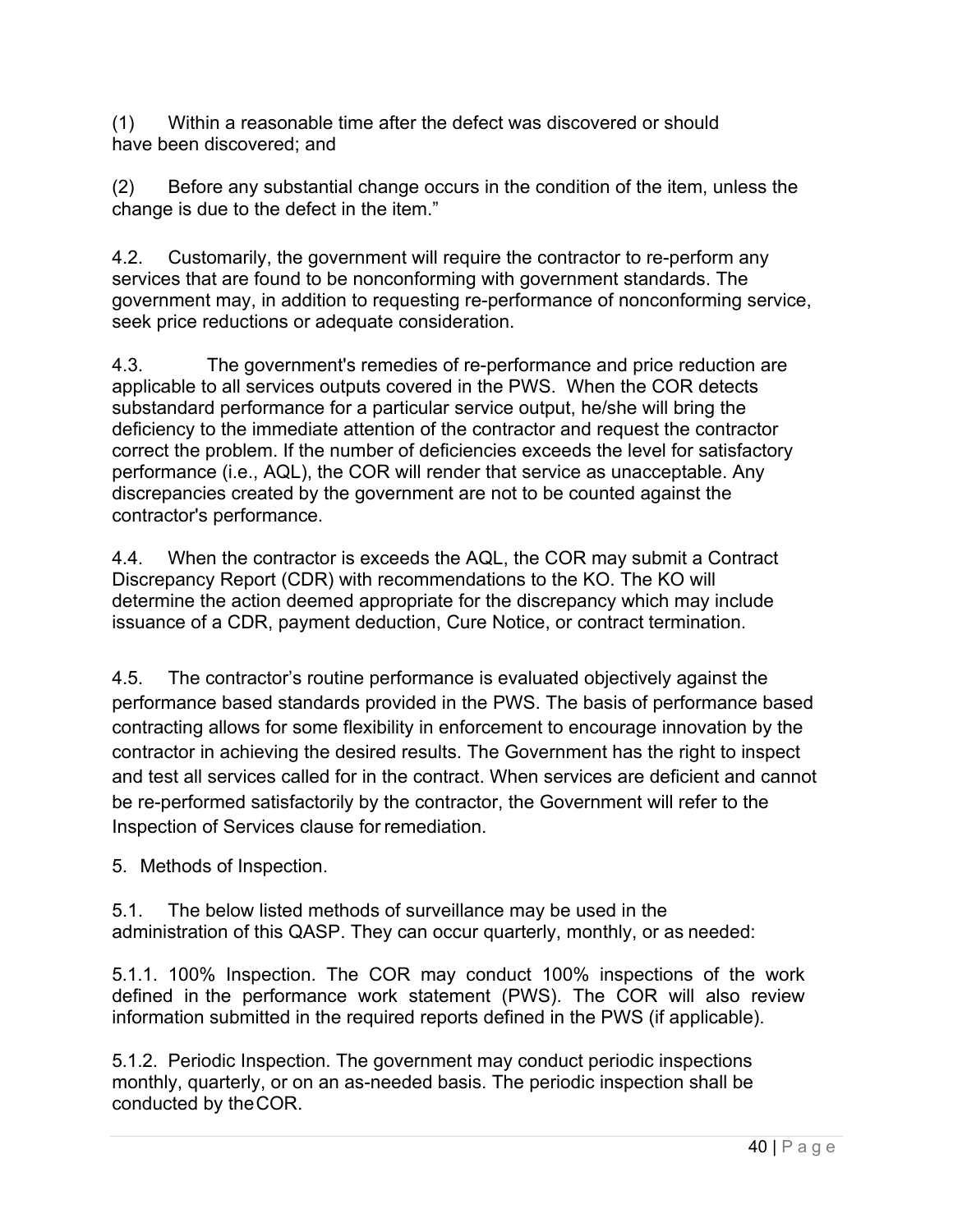5.1.3. Random Inspection. The government may conduct random monitoring by reviewing information/reports required and submitted in accordance with the contract. The random monitoring shall be performed by the COR.

5.1.4. Performance Evaluation Meetings. The contractor and the COR will meet as often as necessary to review the contractor's performance and address any contract discrepancy reports (CDRs) issued during the period. A mutual effort will be made to resolve identified issues.

5.1.5. Customer Feedback – The COR may provide and collect customer surveys or complaints regarding performance. A mutual effort will be made to resolve any problems/issues identified.

5.2. Level of surveillance may be conducted on a monthly, quarterly or as-needed basis and an analysis of the results will determine if the contractor met the standards or did not met the standards identified in the PWS/contract.

| <b>Performance</b><br><b>Objective and</b><br><b>PWS</b><br>paragraph                                               | Performance<br><b>Standard</b>                                                                                       | <b>Acceptable Quality Level</b><br>(AQL)                                                                            | Method of<br><b>Inspection</b> |
|---------------------------------------------------------------------------------------------------------------------|----------------------------------------------------------------------------------------------------------------------|---------------------------------------------------------------------------------------------------------------------|--------------------------------|
| Para                                                                                                                |                                                                                                                      |                                                                                                                     |                                |
| The contractor<br>shall provide<br>credential<br>packets of<br>qualified<br>health care<br>providers<br>(HCPs).     | Provide<br><b>credential</b><br>packets of<br>qualified<br><b>HCPs within</b><br>30 days after<br>contract<br>award. | Credential packets submitted<br>within 30 days after contract<br>award at least 95% of the<br>time.                 | Periodic,<br>weekly            |
| Para<br><b>HCPs shall</b><br>have a physicial<br>exam<br>administered<br>within 30 days<br>of performance<br>start. | Certificate of<br>health shall<br>be provided<br>within 30<br>days of<br>performance<br>start date.                  | Certificate of health shall be<br>provided within 30 days of<br>performance start date at least<br>96% of the time. | Periodic,<br>monthly           |

6. Performance Requirements Summary (PRS).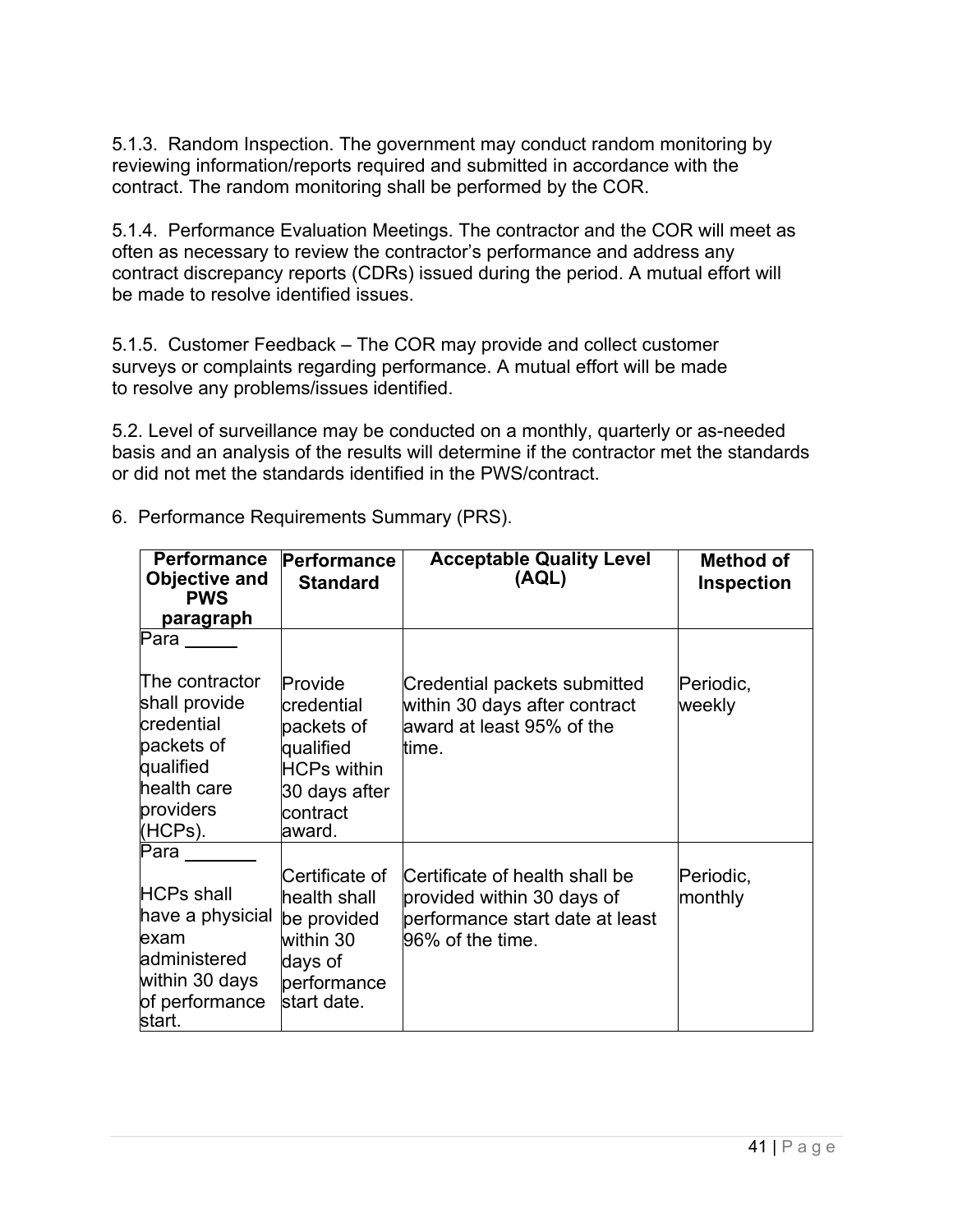| Para                  |              |                                                  |           |
|-----------------------|--------------|--------------------------------------------------|-----------|
|                       |              | Certifications All certifications, licenses, and | Periodic, |
| <b>Certifications</b> | licenses,    | training are current 95% of the                  | monthly   |
| , licenses,           | and training | time.                                            |           |
| and training          | lare         |                                                  |           |
| lare                  | monitored    |                                                  |           |
| maintained            | and updated  |                                                  |           |
| current               | monthly.     |                                                  |           |
| and active.           |              |                                                  |           |

7. Successful Performance.

7.1. Acceptable services for performance is demonstrated by an accepted and executed certified invoice and receiving report.

7.2. The acceptable quality level (AQL) consists of the performance standards established for the services required by the government to meet contract requirements. The AQL will be measurable and structured to permit an assessment of the contractor's performance.

8. Documentation of Surveillance.

8.1. Effective contract surveillance relies on the COR identifying and documenting discrepancies during performance of routine daily services, or through the contractor's quality control program. The COR will report discrepancies to the contractor for timely resolution. Surveillance may consist of periodic reports, and customer feedback and timeliness of contract deliverables/reports.

8.2. The COR will maintain a complete QA file which will be retained by the COR for the life of the contract. Information in the QA file will be considered when completing the annual CPARS report.

8.3. Documented surveillance will consist of inspections performed by the COR or the QAE. Such documentation may include paperwork that supports contract surveillance such as details of inspections or data gathering, conversations or meetings with the contractor, notes and comments that support inspection paperwork, to include quality assurance surveillance reports. If performance is deemed unacceptable, the COR will inform the contractor. Disagreements or disputes will be referred to the KO for re-address.

8.4. All documentation resulting from surveillance will be made a part of the contract file. The COR will maintain his/her file in the COR Tracking Tool throughout the the contract period of performance. Pertinent documentation flows into the automated offical contract file.

9. Certification of Services. Certification of services is performed by the COR via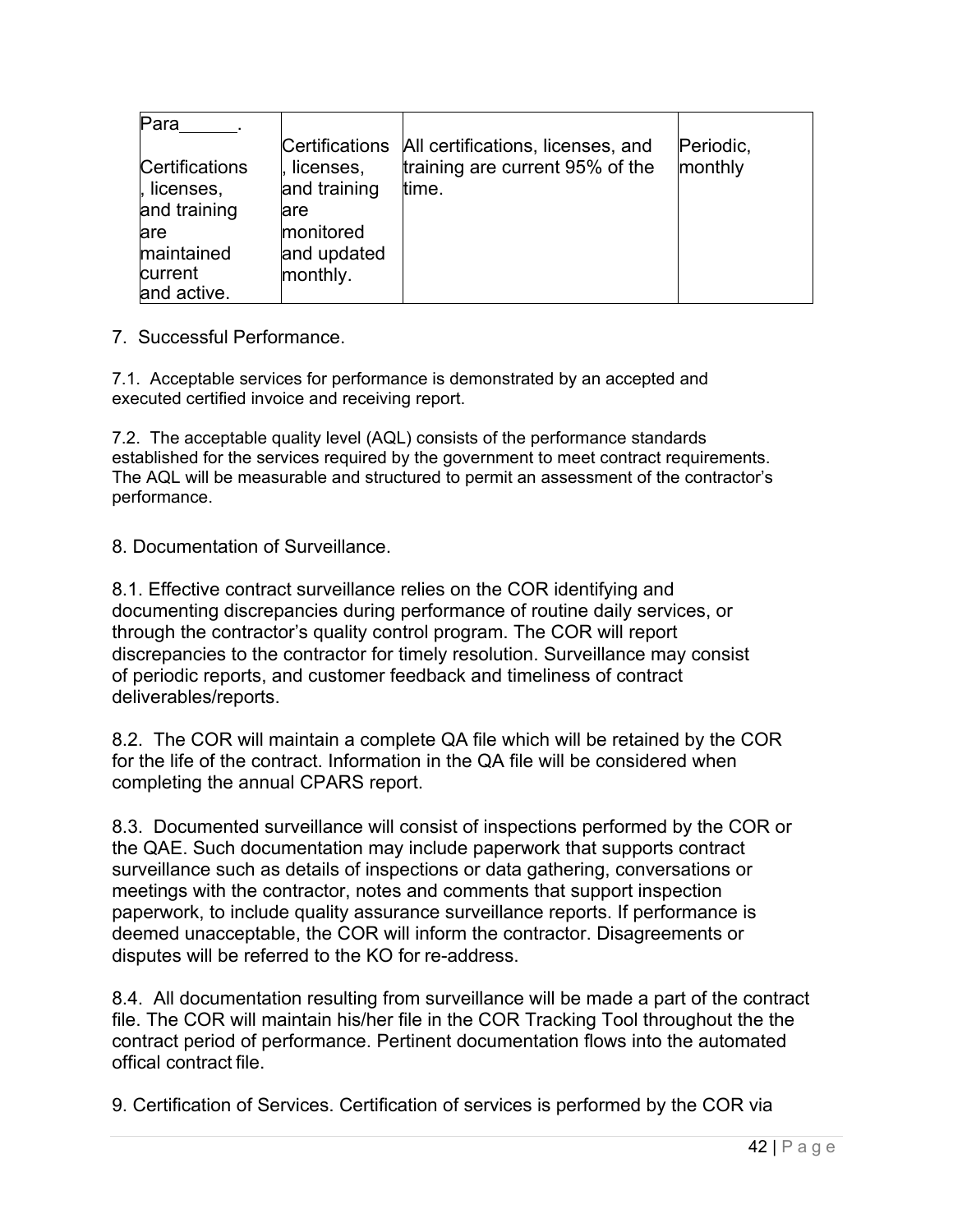Invoices Receipt Acceptance and Property Transfer (iRAPT) application in the WAWF suite. . At the end of each billing period, the contractor inputs invoice information into WAWF system. WAWF automatically notifies the appropriate COR via email of pending invoice. COR accesses WAWF and verifies the accuracy of services provided by the contractor. The COR will certifiy the invoice and payment is conducted by the Defense Finance Accounting System (DFAS). If the COR encounters errors in the contractor's invoice, the COR will reject the invoice, state the reason for rejection and send back to the contractor. If the contractor disagrees with the COR, the issue will be forwarded to the KO for resolution.

- 10. QASP Attachments
- 10.1. QASP Attachment 1 QASP Checklist

10.2. QASP Attachment 2 – DD Form 2772, Contract Discrepancy Report (CDR) (Optional)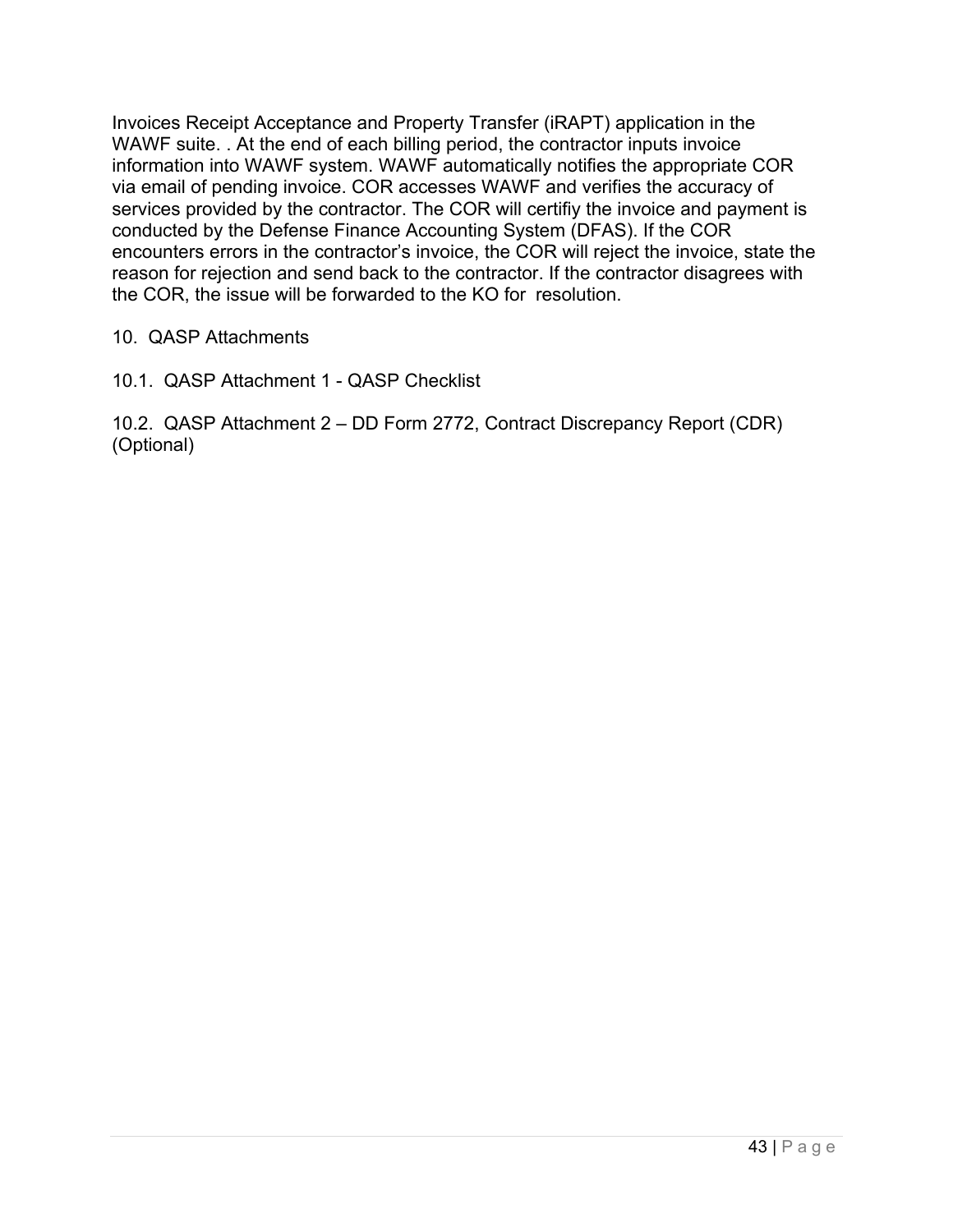## QASP Attachment 1 - QASP Checklist

|                                                                  | QASP Checklist                                                                                        |
|------------------------------------------------------------------|-------------------------------------------------------------------------------------------------------|
|                                                                  |                                                                                                       |
|                                                                  |                                                                                                       |
|                                                                  |                                                                                                       |
|                                                                  | ,我们也不会有什么。""我们的人,我们也不会有什么?""我们的人,我们也不会有什么?""我们的人,我们也不会有什么?""我们的人,我们也不会有什么?""我们的人                      |
|                                                                  |                                                                                                       |
| Surveillance Method (Check):                                     | 100% Inspection                                                                                       |
|                                                                  | Periodic Inspection                                                                                   |
|                                                                  | _______ Random Monitoring (reports)                                                                   |
|                                                                  | Performance Evaluation Meetings                                                                       |
| Customer Feedback Level of Surveillance: (Check): ______ Monthly |                                                                                                       |
|                                                                  | Quarterly                                                                                             |
|                                                                  | As needed                                                                                             |
| Analysis of Results:                                             |                                                                                                       |
|                                                                  | Contract Service Provider's Performance (Check): ______ Meets Standards _____ Does Not Meet Standards |
|                                                                  | Narrative of Performance During Survey Period: __________________________________                     |
|                                                                  |                                                                                                       |
|                                                                  |                                                                                                       |
|                                                                  |                                                                                                       |
|                                                                  |                                                                                                       |
| Prepared by: Note and South Prepared by:                         |                                                                                                       |
|                                                                  |                                                                                                       |
|                                                                  | (End of QASP Attachment 1 - QASP Checklist)                                                           |